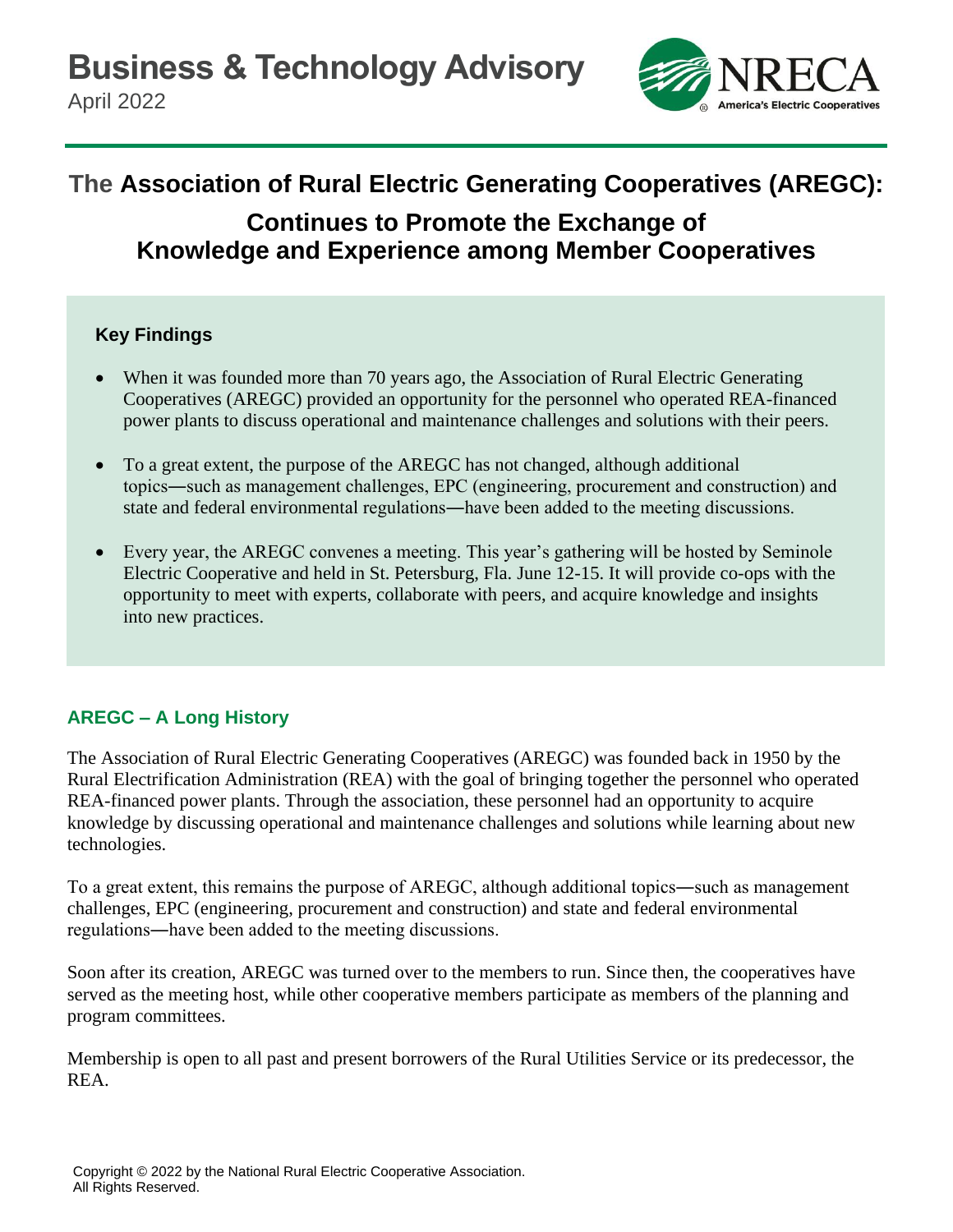#### **What has changed?**

To a great extent, the purpose of the AREGC has not changed, but the environment in which cooperatives operate has changed significantly. The growing need to reduce carbon dioxide emissions has spurred broad research and development of new carbon-capture technologies and energy storage options, as well as the use of hydrogen as a future power generation fuel. Through AREGC, co-ops are able to stay up to date on technical, regulatory and financial developments in the industry.

#### **What is the impact on electric cooperatives?**

Today's meeting programs include information on natural gas-fired technologies, as well as operation and maintenance of equipment to reduce power plant emissions. While the exchange of such information is valuable, the most important and rewarding aspect of the meetings may well be the chance to meet and get to know peers in the cooperative community. Through AREGC, co-op personnel can find out who to contact with when seeking assistance on their operating units.

#### **What do cooperatives need to know or do about it?**

Cooperatives are encouraged to become members of the planning committee, which entails a 3-year term. In the first year, the cooperative acts as the program chairman for the meeting's upcoming annual meeting. In the second year, the member is the official host, planning the location and logistics. In the third year, the member acts as an advisor to the other members of the committee.

"By serving as a forum, the Association promotes collaboration of its member co-ops," said Dan Walsh, NRECA Senior Director of Power Supply and Generation. "In a changing industry, it facilitates the exchange of real-world experience, benefitting the entire cooperative community."

#### **Annual AREGC Conference**

AREGC convenes a three-day annual meeting, usually in July. This year's gathering will be hosted by Seminole Electric Cooperative, Inc. and held in **St. Petersburg, Fla. June 12-15**. It will provide co-op operations, maintenance and engineering personnel with the opportunity to meet with experts, collaborate with peers, and acquire knowledge and insight into new practices.

Because of the Covid-19 pandemic, this year's gathering is the first since 2019.

The ARGEC Conference & Expo focuses on best practices in plant operation and maintenance. The proposed agenda will include presentations and panel discussions led by industry experts and cooperative leaders who will share experiences and ideas on how to improve plant performance.

"We couldn't be more excited to host the AREGC conference this year in sunny St. Petersburg Florida," said Ryan Hart, Director of Communications and Energy Policy at Seminole. "Our industry is in the midst of change, both in the technologies that we employ to generate safe, affordable, reliable electricity, and in consumer expectations. This conference will allow electric cooperative attendees to receive world-class information from credentialed presenters on maximizing the efficiency of legacy fleets, adapting the latest

2